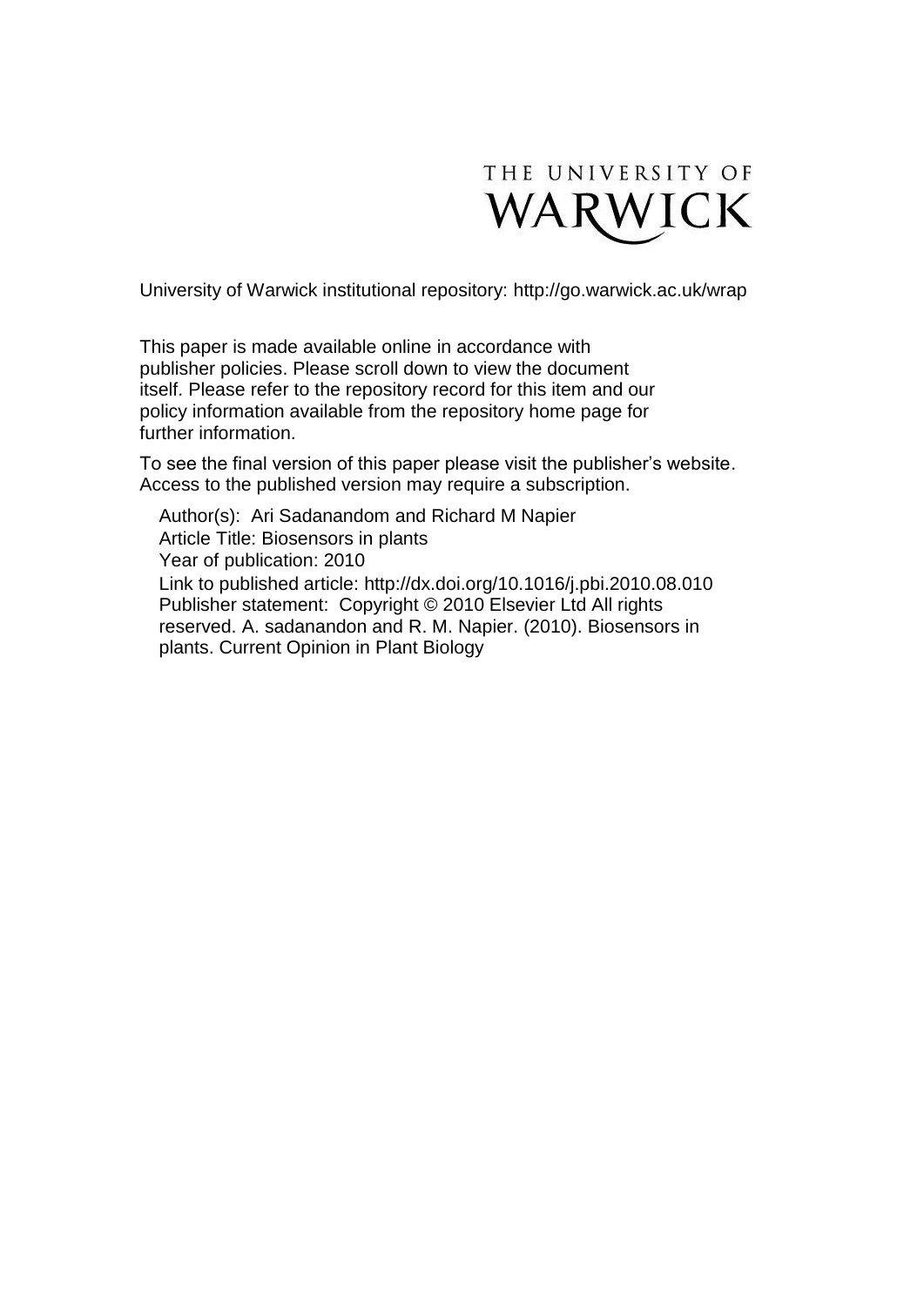Title: Biosensors in plants Authors: Ari Sadanandom and Richard M Napier

#### **Addresses:**

**Dr Ari Sadanandom, University of Warwick, CV35 9EF, UK** Email: [ari.sadanandom@warwick.ac.uk](mailto:ari.sadanandom@warwick.ac.uk)

# **Prof Richard Napier, University of Warwick, CV35 9EF, UK**

Email: [richard.napier@warwick.ac.uk](mailto:richard.napier@warwick.ac.uk)

Corresponding Author: [richard.napier@warwick.ac.uk](mailto:richard.napier@warwick.ac.uk)

| Tel: direct line | $+44$ (0)24 765 75094 |
|------------------|-----------------------|
| Fax:             | $+44$ (0)24 765 74500 |

Highlights:

- Of many biosensor types, few have been applied in plant biology
- Sensors suited to adaptation and application in plants are identified
- Genetically-encoded biosensors are proving powerful tools for auxin and a few metabolites, but these remain qualitative tools
- Real-time, quantitative biosensors are the way forward

## **Summary**

Biosensors come in an increasing array of forms and their development is defining the rate of advance for our understanding of many natural processes. Developmental biology is increasingly using mathematical models and yet few of these models are based on quantitative recordings. In particular, we know comparatively little about the endogenous concentrations or fluxes of signalling molecules such as the phytohormones, an area of great potential for new biosensors. There are extremely useful biosensors for some signals, but most remain qualitative. Other qualities sought in biosensors are temporal and spatial resolution and, usually, an ability to use them without significantly perturbing the system. Currently, the biosensors with the best properties are the genetically-encoded optical biosensors based on FRET, but each sensor needs extensive specific effort to develop. Sensor technologies using antibodies as the recognition domain are more generic, but these tend to be more invasive and there are few examples of their use in plant biology. By capturing some of the opportunities appearing with advances in platform technologies it is hoped that more biosensors will become available to plant scientists.

## **Introduction**

The term biosensor has been attached to many technologies. They can be both qualitative or quantitative, genetically-encoded or solid-state physical devices, give real-time or time-fractionated data, *in vivo* or *ex vivo* and of many other designs. Developments in all these areas are advancing apace, led in different fields by the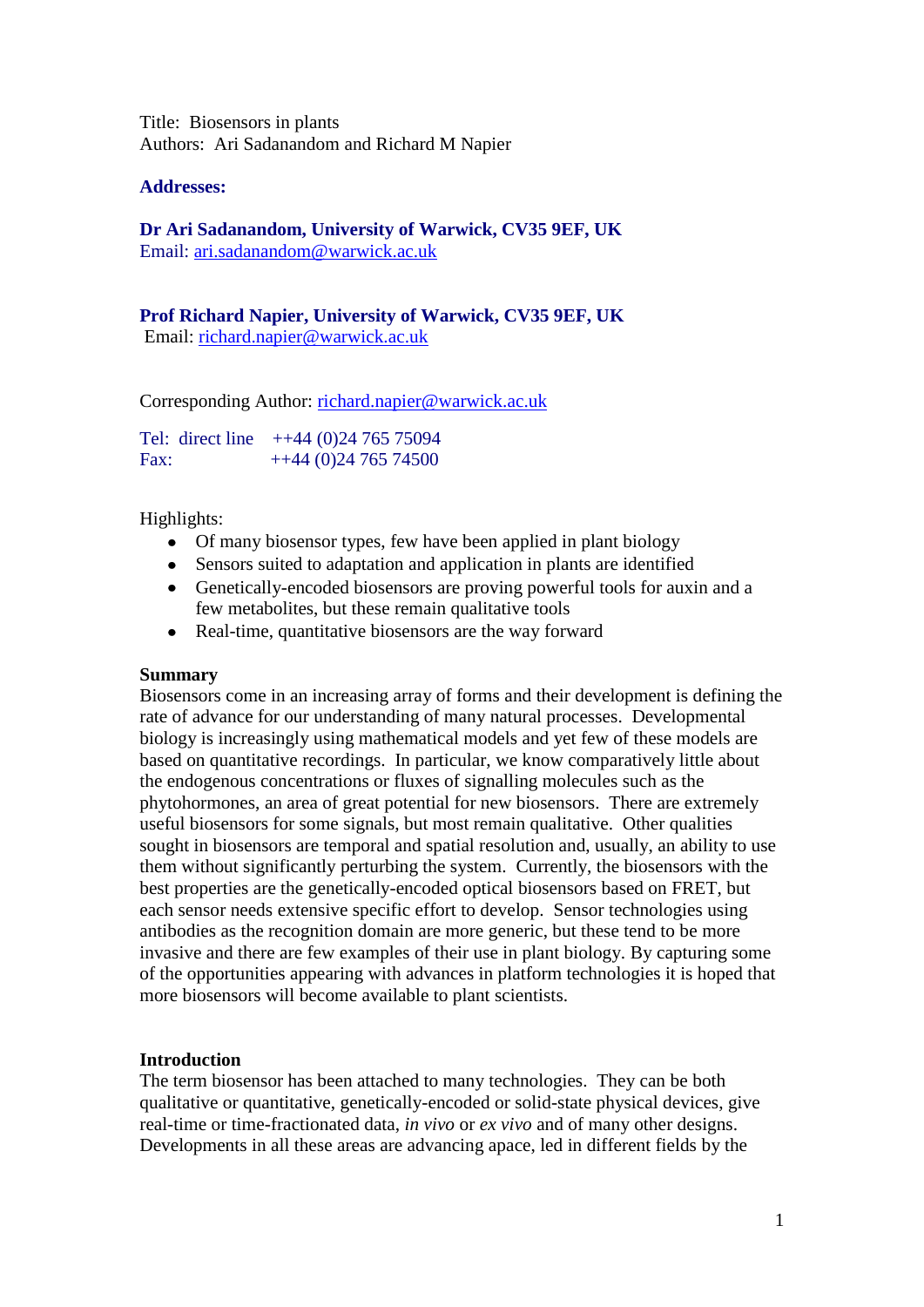need for cheap, reliable diagnostic tests, non-invasive recordings and by the ingenuity of researchers.

In essence, a biosensor couples a recognition event by a biological receptor to a transformer which converts this recognition event into a signal that can be captured and interrogated. Two common versions of these configurations are an enzyme coupled to an electrode with the output then electronic, and a ligand-sensitive receptor coupled to fluorescent proteins which are interrogated by confocal microscopy. Both these examples suggest measurements taken in vivo, and both can be real-time, but many other biosensor options are ex-vivo measurements and for these the versatility of antibodies as sensor units is prevalent, although molecular imprinting and many other recognition technologies may also be used. Current advances are in the areas of multiplexing sensors, high-throughput, DNA aptamer sensors, and increasing sensor robustness, resolution and sensitivity with the advent of nanotechnologies.

In order to limit our coverage, we will review progress in the development of biosensors for plant developmental signals and the abundant opportunities awaiting suitable sensors. In particular we will consider phytohormone signalling, although other systems will be covered in order to capture the breadth of biosensor applications. Examples of various biosensor systems are given in Table1.

The ideal biosensor is selective, sensitive with a favourable signal to noise ratio, gives a quantitative (calibrated) dose-response curve over physiologically-relevant concentrations of analyte (usually over several orders of magnitude), gives a localised (spatially resolved) reading in vivo, has a fast-response yielding time-resolved data and yet is not invasive and does not disturb the endogenous responses of the system. Consequently, all biosensors are compromises! Yet the fact that this is true does not necessarily devalue the information they give. The impact of each compromise is determined by the experimental system and, generally speaking, the information they provide is an advance over what has gone before.

#### **Biocatalytic electrochemical biosensors**

Biosensor advances have been led by the glucose sensor, now sold globally for blood glucose monitoring by diabetics [1\*]. Glucose oxidase has an FAD cofactor and, in early electrodes, the redox transfer of electrons from glucose was channelled via FAD into hydrogen peroxide in the presence of molecular oxygen. Peroxide was then detected at a platinum electrode. Biosensors based on similar oxidases or coupled enzymic reactions record current as peroxide is oxidised back to oxygen at the electrode at an operating potential of around 600 mV. They have been adopted widely, from sensors for pathogen detection, food quality testing (eg using lactate oxidase) [2] through to environmental monitoring, although there are few applications in plant biology. More recent developments incorporate mediators, electron transfer intermediates tethered to the electrode or available to diffuse freely in the electrode matrix, often a silicate sol. The use of mediators bypasses the production of hydrogen peroxide to allow more sensitive, longer-lasting and less damaging sensor systems  $[1*]$ .

## *Opportunities for biocatalytic sensor applications in plants*

One of the beauties of enzyme-based electrochemical sensors is that the biosensor is designed on a molecular recognition event that has evolved naturally, often with high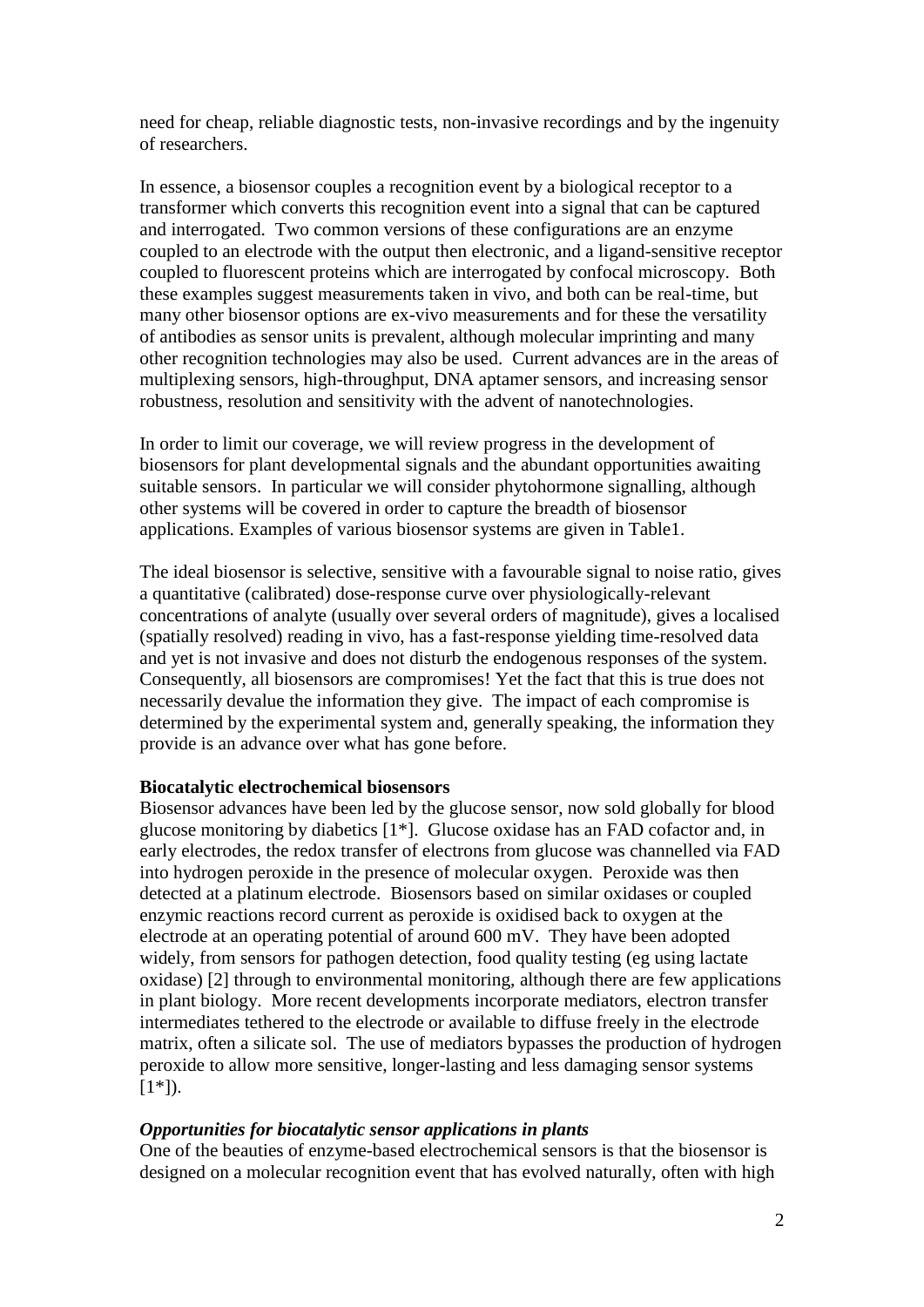selectivity and of an appropriate affinity for working under endogenous substrate concentrations. A survey shows that several of the plant hormones are catabolised by redox enzymes, raising the potential for selective, enzyme-based biosensors. Auxin, cytokinins and gibberellins are all deactivated by oxidases, for example. IAA oxidase remains somewhat elusive as a specific enzyme, with many peroxidises able to oxidise IAA but with low substrate specificity. Gibberellin is deactivated by GA 2 oxidases[3]. These 2-oxoglutarate–dependent dioxygenases (as is the widely used glutamate oxidase) [4] express in soluble, active form from *E. coli* and so might be suitable for GA sensors, especially with the benefit of recent advances in carbon microfiber electrodes and mediators [1\*, 5\*]. Cytokinin oxidase is better classed as a dehydrogenase [6], but it is both active and exceedingly stable after expression in heterologous systems. Early work using AtCKX2 has indicated that electrochemical sensors for cytokinin are feasible (Kowalska, Frebort and Napier, unpublished).

Several commercial biosensors use redox enzymes from plants. For example, superoxide dismutase is used for antioxidant assessment in health monitoring [7] and tyrosinase (monophenol monooxygenase) for monitoring pollution by phenolics [8]. Laccase (a copper-containing oxidase) is used in food monitoring to detect plant flavonoids [9]. No record can be found of the use of these sensors to study plant development.

It has become clear that extracellular ATP is an extracellular signal in plants as well as animals, and is involved in elongation growth [10\*] and defence responses [11]. One elegant biosensor which could be applied to plant signalling is the ATP biosensor [12] based on a coupled enzyme system. The enzymes are immobilised in a porous layer of polymerised silane on a platinum electrode. The electron flow induced by regeneration of the final, redox enzyme in the pathway is monitored by voltammetry. The electrodes are small, 25-100 μm, fast and stable. Extracellular plant ATP has been studied using a non-electrochemical, genetically-encoded biosensor (see below). By fusing luciferase to a cellulose-binding peptide [10\*] the sen**s**or became locked onto the cell wall, allowing monitoring of apoplastic ATP in roots. The system does need the infusion of luciferin, but the signal appeared selective and was sensitive to micromolar ATP concentrations. Although it could not be truly quantitative, this sensor gave high spatial resolution and was temporally dynamic. Other geneticallyencoded biosensors are discussed below.

#### **Non-enzymatic electrochemical sensors**

Having illustrated the potential and noted the adaptability of enzyme-based (biocatalytic) sensors, it is also true that their application has limitations, not least the fact that access to a specific, stable enzyme is required for each analyte of interest. Consequently, other electrode-based sensor systems have been developed, nonenzymatic electrochemical sensors and affinity-based sensors [1\*].

One electrochemical biosensor system is noteworthy, that based on the direct oxidation of the auxin IAA at the electrode surface at high electrode operating potentials [13]. Early carbon (graphite) pastes [13] have given way to carbon nanotube-coated platinum electrodes [14] which essentially increase contact area and electrical connectivity. By incorporating the self-referencing vibrating microelectrode technique, selectivity and sensitivity were improved [15\*\*]. These auxin-sensitive microelectrodes are positioned close to the tissue surface and the tip vibrates in the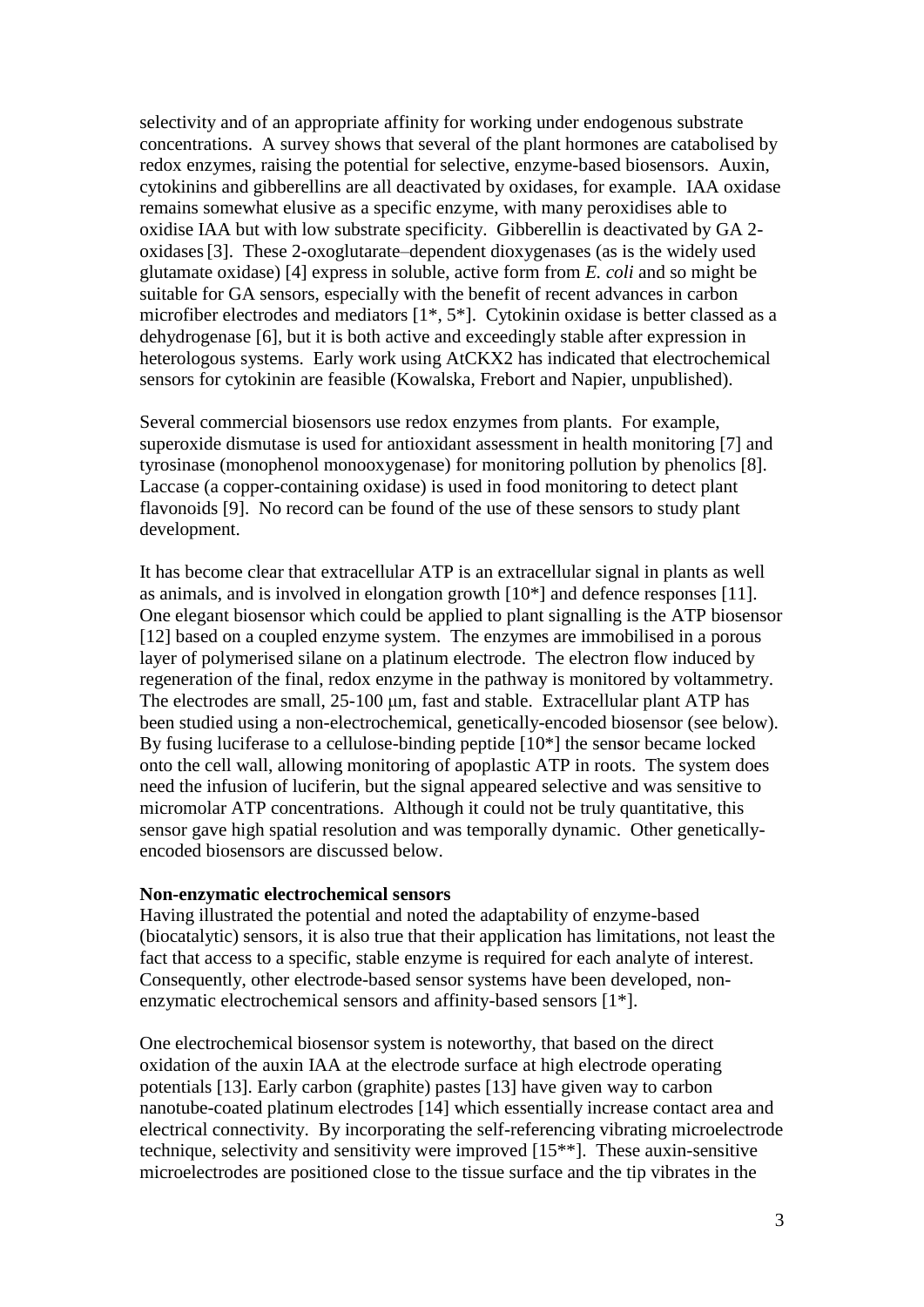boundary solution layer to sample the auxin signal at two positions 10 μm apart. At the position closest to the tissue auxin measurements will represent the activity of auxin as it is lost from the cell wall. This signal is referenced against that from the electrode at its outer extreme of movement, a site representing close to background concentrations of auxin. By calculating the difference (self-referenced) signal, the sensor tends to subtract out noise, cancelling contributions from competing ions etc. giving a measurement of auxin activity at the surface. By calibration and using the dimensions of the electrode with Ficks laws on diffusion, local auxin flux can also be calculated.

Auxin electrodes were sensitive between around 0.1 and 50 micromolar IAA [14], shown to give readings from plant extracts in accord with extraction and analytical techniques, to be stable over hours of recording, and the vibrating electrode version has been used to quantitate fluxes from root apices [15]. These are clearly useful tools, and the flux measurements are in accord with models of auxin movement in this tissue. Unfortunately, the application of these electrodes has been limited, due mainly to operational restrictions. The more advanced self-referencing electrode, for example, may only be suited to records at the surface of 'permeable' tissues like the root apex because of its need for free vibrational movement in the boundary layer, but it is non-invasive.

#### **Affinity-based biosensors**

Recognition need not be harnessed to catalysis. Receptor proteins can provide some of the same properties as enzymes, and well-selected antibodies provide highly selective and high affinity recognition for almost any soluble analyte. Receptors are not always suitable, often due to lability or requirement for a membrane. Antibodies on the other hand are robust and versatile and have been adapted into diverse immunosensor systems. Affinity recognition need not be based on biomolecules as the recognition element and some robust sensor systems make use of molecular imprinted materials and volume-sensitive hologram-based biosensor surfaces [16]. The most recent addition to the family of affinity-based sensor technologies is the development of nucleic acid fragments as recognition species, especially the use of selected or designed aptamers (eg short 20-40 nucleotide, single stranded DNA) which bind the analyte  $[1^*, 17^*]$ . In all cases there is no enzymatic activity to measure for signal transduction, but a range of quantitative analytical methods are widely available including electrochemical, such as by impedometrics [18\*], versions of activity mapping by atomic force microscopy [19<sup>\*\*</sup>], and optical such as by hologram [20], fluorescent tags or various biophysical platforms, such as microbalance and surface plasmon resonance (Table 2).

In almost all cases the assay formats for affinity-based sensors have been *in vitro* and so to get any record of the response timescale a series of time-fractionated samples must be prepared. Consequently, affinity-based assays generally do not give a dynamic, interactive record and may miss transient changes. There is no doubt that for applications in eg diagnostics or environmental monitoring this is adequate and appropriate. Cost-effective, high-throughput systems are available, some with parallel, multiplexed assays [1, 21, 22].

The plant biology world does have some very good antibodies to eg plant hormones and these are starting to be developed into biosensors. An electrochemical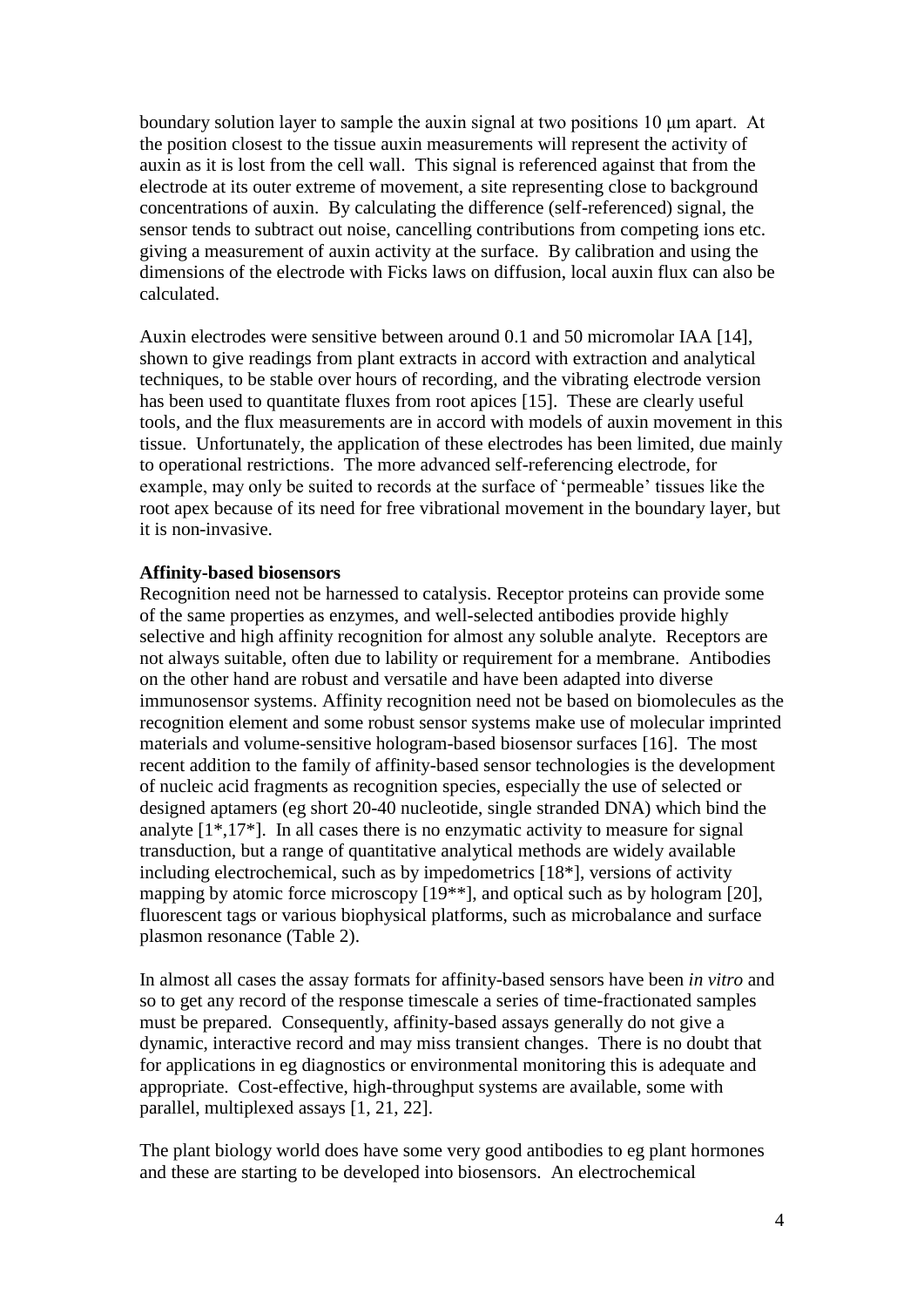impedence-based electrode based on an antibody has been described for ABA [23]. This is reported to have a sensitivity range of 1 nM to 1  $\mu$ M, although there was an unfavourable pH dependence and a slow time resolution because it relied on binding equilibrium being reached. A sensor for auxin based on a competitive immunoassay recorded by QCM (quartz crystal microbalance) has also been described [24] and a voltametric electrode for gibberellins [25], each with similar good dynamic ranges, but poor time resolution. They have yet to yield novel biological information.

Outside the world of diagnostics, time resolution is often a limitation in immunological biosensors because of the need to allow binding to approach equilibrium, usually a matter of tens of minutes. However, redesigning the familiar competition-based assay to analyse data from the dissociation kinetic (as opposed to the normal binding/association curve) does allow quantitative real-time recordings (Badescu and Napier, unpublished). Of course, an assay of this type is *ex vivo*, but the assay platform combined with continuous sampling using microfluidics and microdialysis gives an antibody-based, quantitative real-time biosensor. The versatility, cost and availability of antibodies for immunological sensors carry user advantages. Plant developmental biology could undoubtedly benefit from harnessing the power of these immunosensor systems.

## *Genetically-encoded biosensors – promoter::reporters*

One reason why solid-state sensors have not been widely exploited in plants has been the widespread success of genetically-encoded sensors. Genetic reporters sensitive to the activity of particular hormones have been available for a number of years, and amongst the most widely used has been the auxin-sensitive reporters based on the synthetic promoter DR5 [26]. The first generation used DR5 fused to β– glucuronidase (GUS) and this reporter gene has helped describe some of the many sites of auxin accumulation, in particular after gravitropic stimulation. More recently, optical sensor systems based on green fluorescent protein (GFP) and other FPs have become the fusion partners of choice.

The term auxin biosensor has been used to describe the DR5-GFP reporter [27]. It was used to define the temporal change in auxin activity maximum in the root columella and lateral root cap cells after gravitropic stimulation. Many other groups have also capitalised on the value and versatility of DR5-GFP and versions of it. Coupled with confocal microscopy and co-localisation with reporters for auxin transport proteins or IAA biosynthesis enzymes, for example, these biosensors have provided us with beautiful and detailed accounts of very localised and temporal auxin signals [28\*\*].

The importance of promoter-reporter fusions in developmental biology is not under question, and there is no doubt that DR5 and similar biosensor drivers have contributed greatly to our understanding of plant signalling, but we should ask whether this type of biosensor is as good as we can get.

There are many attractions to the use of genetically-encoded, promoter-driven biosensors. They are free of the need to puncture or otherwise wound the host cells, they can be driven by sensitive, signal-dependent promoters and many can be monitored in living cells in real time. However, they are not perfect. DR5 is considered a fairly faithful reporter for IAA activity [26] but it is also induced by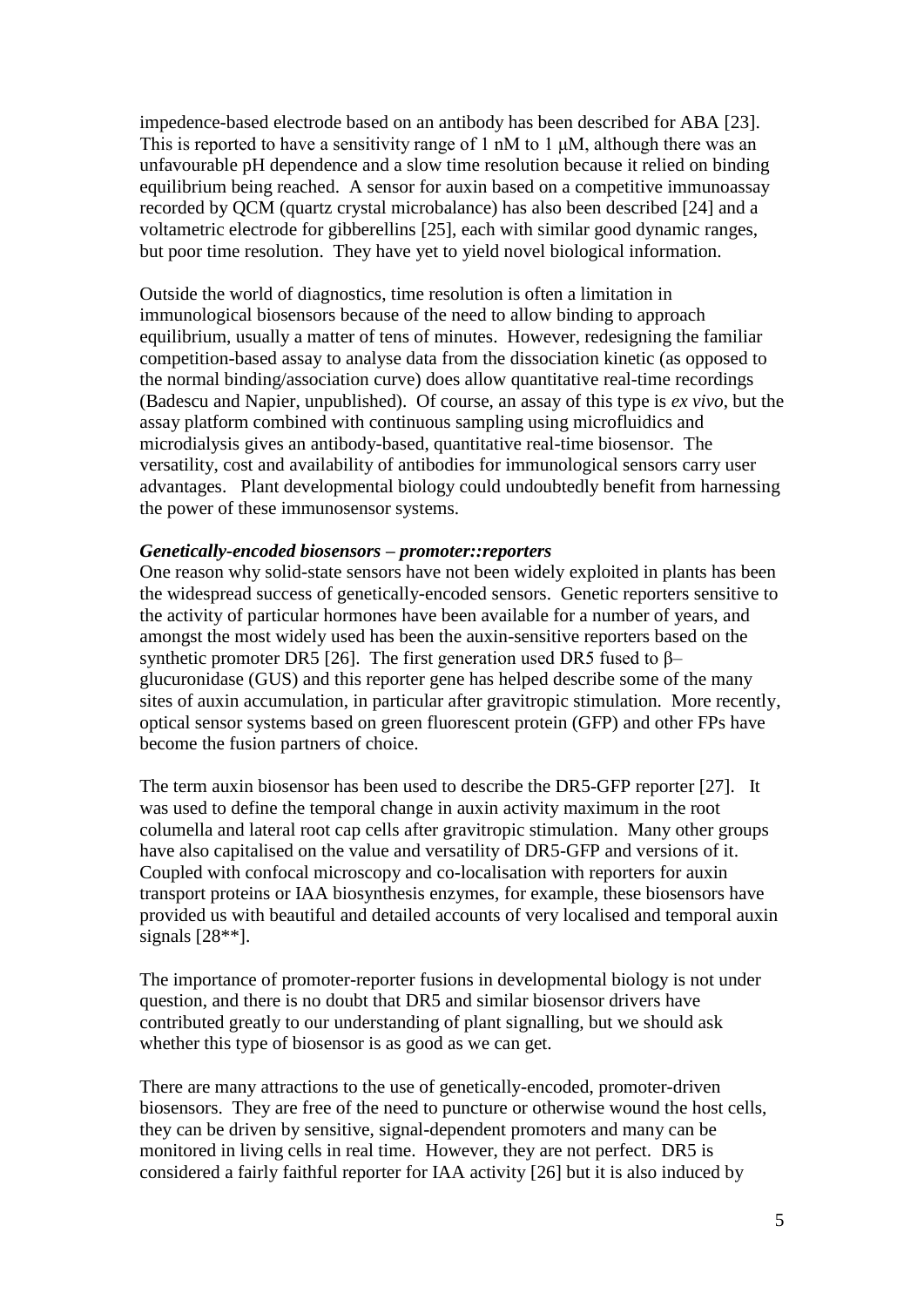brassinolide and some tissue selectivity is known [29,30]. Reporter systems for other hormones have been less instructive and even less analyte-specific [31].

There is also the question about time-responsiveness. Clearly, from induction to functional reporter there is a time delay. In gravitropism, auxin activity changes in the root could be detected by DR5::GFP only after 1.5 hours [27]. The need for more rapid sensors might be questioned for some analytes, yet there is no doubt that auxin, for example, redistributes rapidly and polar flow is generally recorded at around 10 mm/h, which means it may cross hundreds of cells each hour. Further, it is unwise to assume that because we have not previously been able to measure rapid changes in analytes that they do not exist or do not matter. GFP is generally a stable protein and so transience in the amplitude of a signal and the frequency of transients may also be missed, yet might be vital for message decoding as they are for intracellular calcium concentrations [32].

Reservations about some of the characteristics of the fluorescent proteins has led to novel, improved versions. Mutagenesis of YFP yielded Venus, a variant with reduced sensitivity to pH and chloride ions, and a much faster maturation time [33]. Triplicated FPs targeted to specific intracellular compartments [34\*] have been used to good effect to increase signal amplitude and precision, but the complexities of driving the sensor signal via promoter activation, transcription, translation, maturation and degradation make the promoter-driven sensors qualitative reporters, not quantitative.

### **Genetically-encoded biosensors – other options**

The optical biosensor field has been led and enlightened, in particular, by calcium sensitive reporters such as aequorin and its successors the cameleons [35]. The cameleons utilise the large conformational rearrangement induced by calcium binding to calmodulin to change the proximity of paired FPs fused at either end, frequently CFP and YFP or their variants, and the sensor is interrogated using FRET microscopy. Second generation versions were improved for selectivity by using engineered versions of calmodulin and a calmodulin-binding peptide in the bridge between FPs so that on binding calcium the sensor folds up on itself to promote FRET [35]. Other modifications generated a set of cameleons with differing calcium dosedependencies to allow measurement over a wide set of concentration ranges suited to differing cellular compartments. FRET can be ratiometric allowing the recordings to be calibrated and quantitative. Furthermore, because expression of the biosensor is constitutive, there is no time delay before a signal can be recorded. Temporal changes can be recorded on the timescale of less than a millisecond [36\*\*], although data acquisition timescales are frequently of the order of seconds due to constraints in the microscope. Likewise, dissociation and reversal of the signal is rapid making these biosensors very dynamic tools.

Examples of the use of cameleons in plants include the spiking signatures of cytoplasmic calcium induced by nodulation in Medicago [37] and intranuclear calcium spikes in root hairs [38\*\*]. It should be noted that other calcium-sensitive chemical dyes such as Oregon Green are also still extremely useful even though they require single cell injections [39]. These allow analyses in plants without the need for transformation.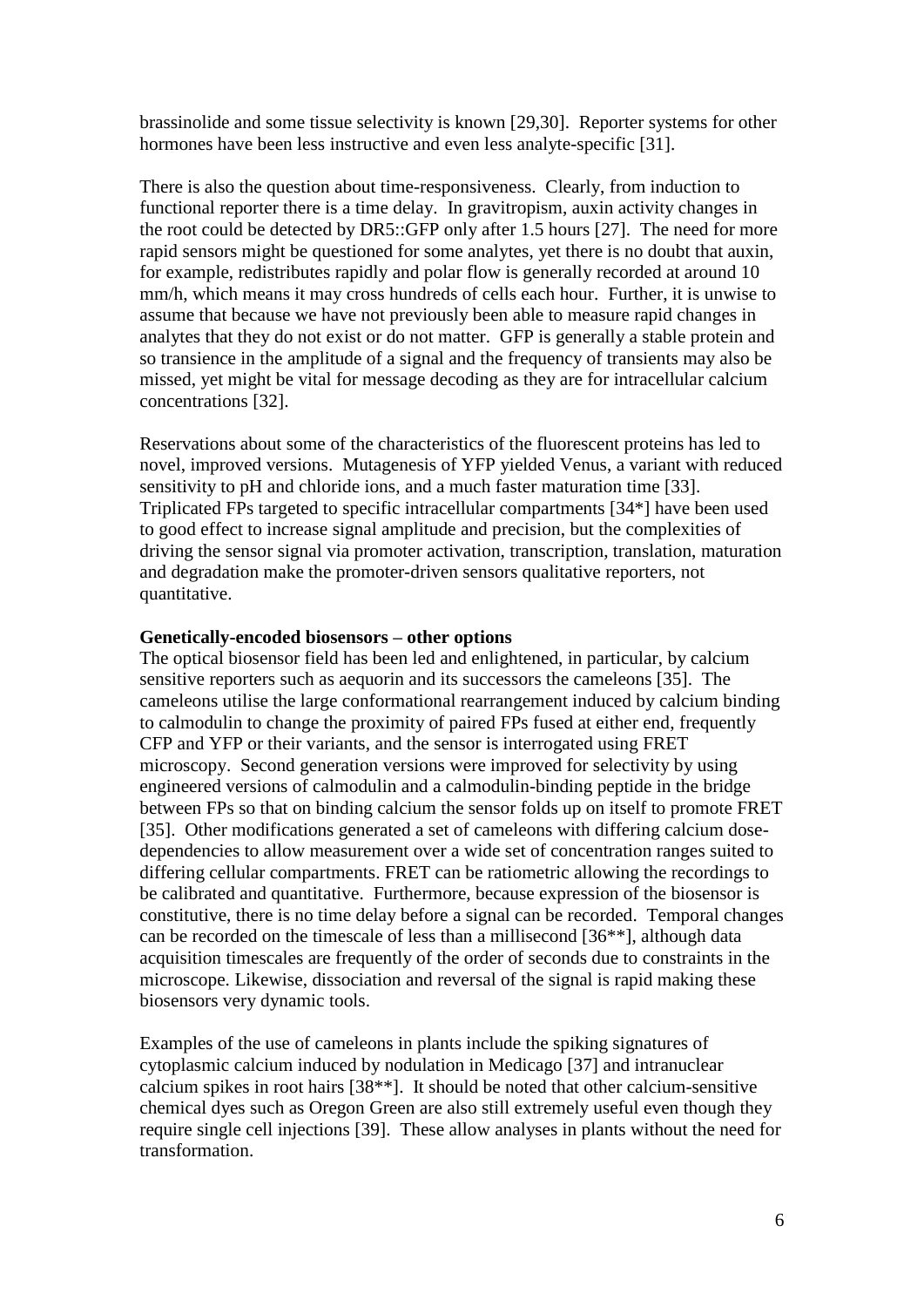The depth of accumulated knowledge acquired from successive generations of sensors for intracellular calcium signalling is well reviewed [32] and developments continue [40<sup>\*\*</sup>]. However, other metal ions are also amenable to genetically-encoded (and other) biosensors, although these have yet to be deployed in plants. Zinc enjoys a set of possible sensors based on both natural zinc-binding protein domains, such as metallothioneins, and on synthetic motifs [41\*, 42\*] and magnesium sensors can be envisaged based on engineered Troponin C [43]. Staining embryos of Norway spruce with zinc-sensitive chemical probes indicated that intracellular zinc mediates programmed cell death in plants [44]. More versatile analysis with biosensors may reveal additional roles in developmental responses.

Following on the heels of the cameleons has been the elegant engineering of bacterial periplasmic sugar-binding proteins to yield a set of optical metabolite biosensors. As above, the signal is transduced by the fusion of a conformationally-active centre, the metabolite binding domain, with FPs to give FRET reporters [45]. The biggest collection is the FLIPs (FLuorescent Indicatior Proteins) from the Frommer laboratory and these are sensitive to physiologically-relevant concentrations of a set of pentoses, hexoses and disaccharides as well as some amino acids and phosphate [46\*\*]. Such is the power of the FRET sensors that they have greatly improved the science of fluxomics, the record of changes in steady state concentrations over time, with some FRET sensors now allowing more than one analyte to be monitored at one time [45].

One other ratiometric biosensor that has been deployed in plant biology is the redoxsensitive roGFP. In this case excitation efficiency is sensitive to redox state, allowing calibration and a quantitative output. The probe has been used to report on the local redox state after wounding [47\*], in various cellular compartments and from inside mitochondria during respiratory challenges [48\*].

As discussed above for enzymatic sensor systems, FRET and other fluorescencebased reporters are restricted in use because they have relied on the availability of analyte-specific binding proteins or binding domains. The ability to combine the generic availability of antibodies with FRET-sensitive reporter cassettes would be highly valuable, although unfortunately still a dream. Alternative, widely applicable strategies are starting to emerge however. Many proteins are rapidly degraded once ubiquitinated and this may offer a way to get dynamic data for a wide variety of plant signals for which proteolysis is the natural regulatory process. For example, combining the degron domain of an Aux/IAA protein fused to Venus YFP under a constitutive promoter may yield a much more dynamic reporter for auxin than DR5 (T. Vernoux, ENS Lyon, France; unpublished). Where the size of an FP is troublesome, tetracysteine tags can be used with fluorescent biarsenicals [49]. Although this does require absorption of the fluor from a bathing medium, valuable data have been acquired from both luciferase and aequorin which each need exogenous cofactors.

# **Opportunities and targets**

## *Modelling development*

Plant developmental signalling has been led forward jointly by analytical biochemistry, in particular the advances of mass spectrometry [50\*\*], and qualitative optical sensors. Until the advent of cell sorting to produce quantitative maps of eg IAA, all quantitative techniques lost spatial resolution of the analyte. Even with cell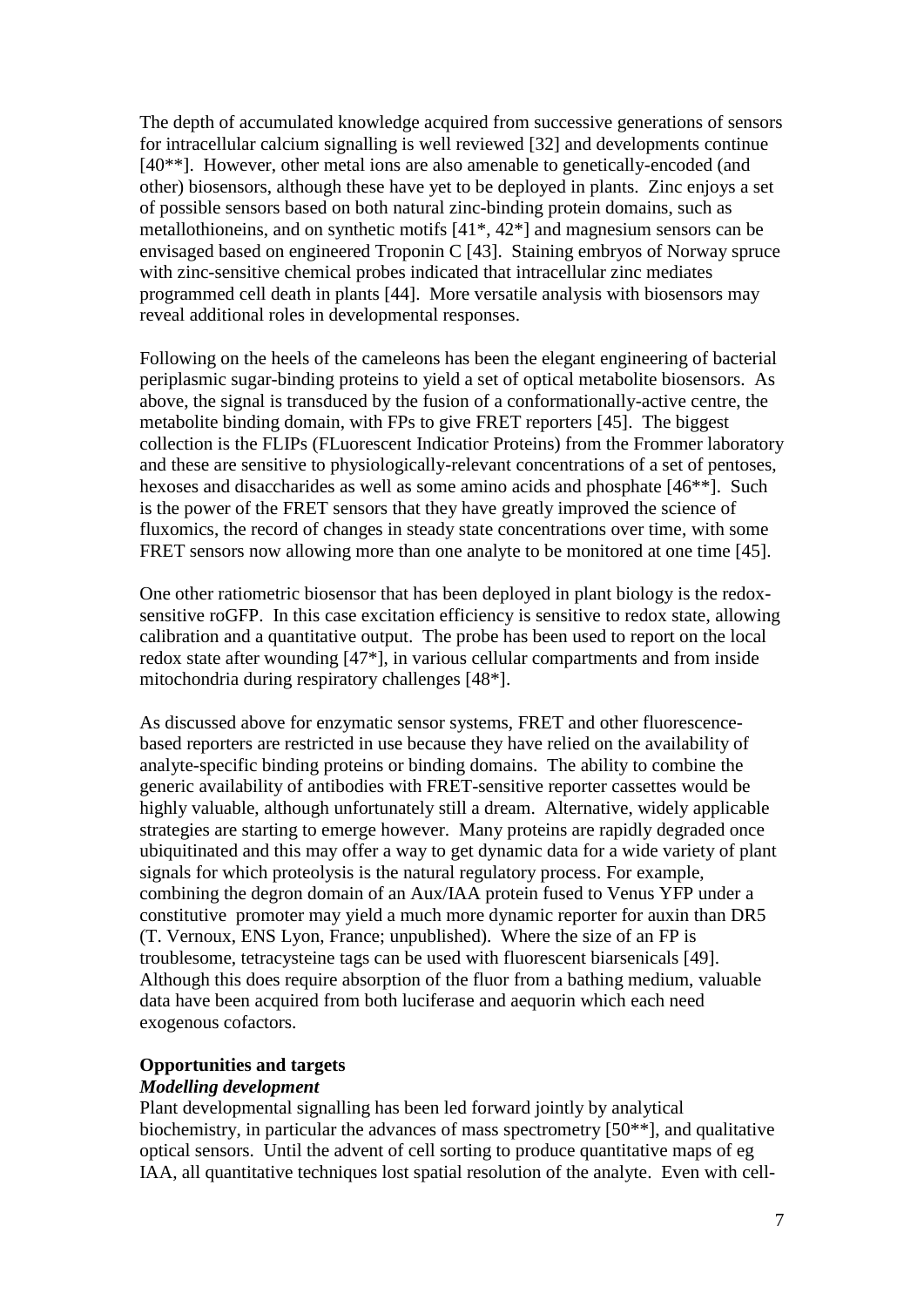specific analysis the opportunities for fluxomics are lost. As noted, the use of qualitative optical sensors has allowed activity mapping with high spatial and increasingly better time resolution. These methods, along with the subcellular distribution maps of PIN and AUX proteins have provided information for several mathematical models of eg auxin signalling and channelling [51, 52\*\*]. However, all such models work around the problem of having no quantitative data on auxin concentration and assume its location. Typically, data for other plant developmental signals trails that for auxin. Biosensors clearly have the potential to illuminate and refine both models and the physiology they mimic.

### *Biosensors in plant disease detection*

Stepping away from hormonal control systems, there are many other areas of plant science for which biosensors could be rewarding. Systemic signalling could be amenable to any of the sensor systems described above [53\*] and recent peroxide sensors could help study stress responses [5\*], but there are also possibilities in disease detection and diagnosis. Label free biosensors that can detect and quantify specific plant pathogens on-field might enable farmers to target application of pesticides precisely, reducing their use [21\*].

Currently antibodies are the preferred detection systems since they offer all the advantages noted above and many pathogen-specific antibodies are available. However, most transducing technologies remain lab-based instruments requiring specialist technicians, such as surface plasmon resonance (SPR), quartz crystal microbalance (QCM) and cantilever-based sensors. Field units need development [21<sup>\*</sup>]. There is better news for volatile sensors and both electronic nose and field asymmetric ion mobility spectrometry (FAIMS) have been shown to be useful early disease and infestation sensors [55\*, 56].

#### Acknowledgements:

Support from BBSRC [BB/F014651/1] and the EC EUPHORUS project 211457 is appreciated.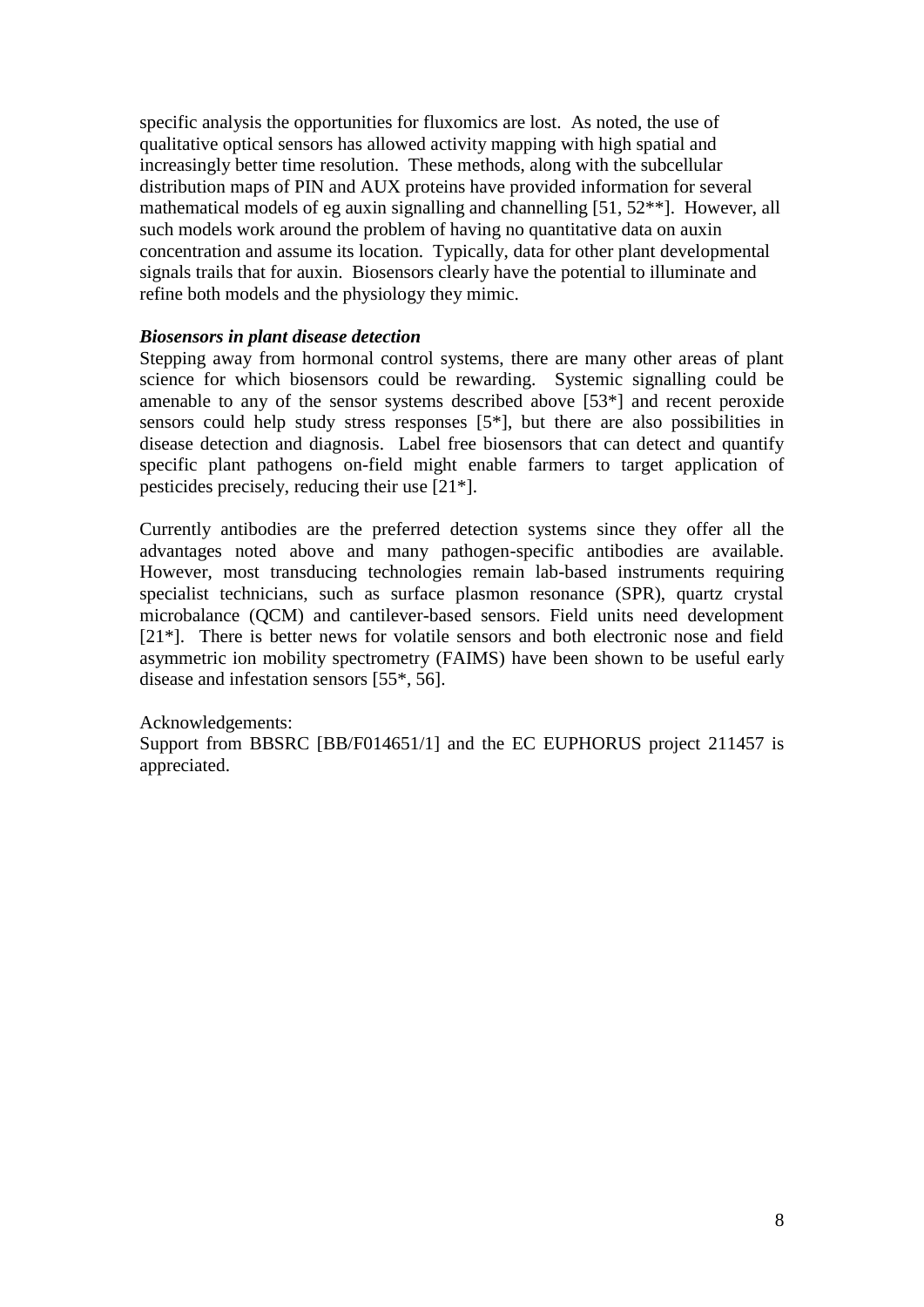## References:

- 1. \* Ronkainen NJ, Halsall HB, Heineman WR: Electrochemical biosensors. Chem Soc Rev 2010, 39:1747-1763. A balanced and well presented review and explanation of electrochemical sensor technologies
- 2. Haccoun J, Piro B, Tran LD, Dang LA, Pham MC: Reagentless amperometric detection of L-lactate on an enzyme-modified conducting copolymer poly(5-hydroxy-1,4-naphthoquinone-co-5-hydroxy-3-thioacetic acid-1,4-naphthoquinone). Biosens Bioelectron 2004, 19:1325-1329.
- 3. Thomas SG, Phillips AL, Hedden P: Molecular cloning and functional expression of gibberellins 2-oxidases, multifunctional enzymes involved in gibberellins deactivation. Proc Natl Acad Sci USA 1999, 96:4698-4703.
- 4. Kulagina NV, Shankar L, Michael AC: Monitoring glutamate and ascorbate in the extracellular space of brain tissue with electrochemical microsensors. Anal Chem 1999, 71:5093-5100.
- 5. \* Sanford AL, Morton SW, Whitehouse KL, Oara HM, Lugo-Morales LZ, Roberts JG, Sombers LA: Voltammetric detection of hydrogen peroxide at carbon fiber microelectrodes. Anal Chem 2010, 82:5205-5210. Improved sensitivity and especially selectivity for hydrogen peroxide, plus good spatial and temporal resolution makes this electrode system well suited to biological monitoring. However, application will need invasive sampling.
- 6. Frebortova J, Fraaije MW, Galuszka P, Sebela M, Pec P, Hrbac J, Novak O, Bilyeu KD, English JT, Frebort I: Catalytic reaction of cytokinin dehydrogenase: preference for quinines as electron acceptors. Biochem J 2004, 380:121-130.
- 7. Prieto-Simon B, Cortina M, Campas M, Calas-Blanchard C: Electrocehmical biosensors as a tool for antioxidant capacity assessment. Sensors Actuators 2008, 129:459-466.
- 8. Tembe S, Inamdar S, Haram S, Karve M, D'Souza SF: Electrochemical biosensor for catechol using agarose-guar gum entrapped tyrosinase. J Biotechnol 2007, 128:80-85.
- 9. Jarosz-Wilkolazka A, Ruzgas T, Gorton L: Use of laccase-modified electrode for amperometric detection of plant flavonoids. Enz Microbial Technol 2004, 35:238-241.
- 10. \* Kim S-Y, Sivaguru M, Stacey G: Extracellular ATP in plants. Visualisation, localization,and analysis of physiological significance in growth and signalling. Plant Phys 2006, 142:984-9992. A clever application of a natural ATP sensor, the luciferase enzyme. By fusing it with a cellulose-binding peptide it accumulates in the cell walls. Controls were run with other purine ribosides to test the specificity of the response. Temporal resolution was good and in the minutes, but ATP quantification is not possible.
- 11. Chivasa S, Tome DFA, Murphy AM, Hamilton JM, Lindsey K, Carr JP: Extracellular ATP. A modulator of cell death and pathogen defence in plants. Plant Sign & Behav 2009, 4:1078-1080.
- 12. Llaudet E, HAtz S, Droniou M, Dale N: Microelectrode biosensor for realtime measurement of ATP in biological tissue. Anal Chem 2005, 77:3267- 3273.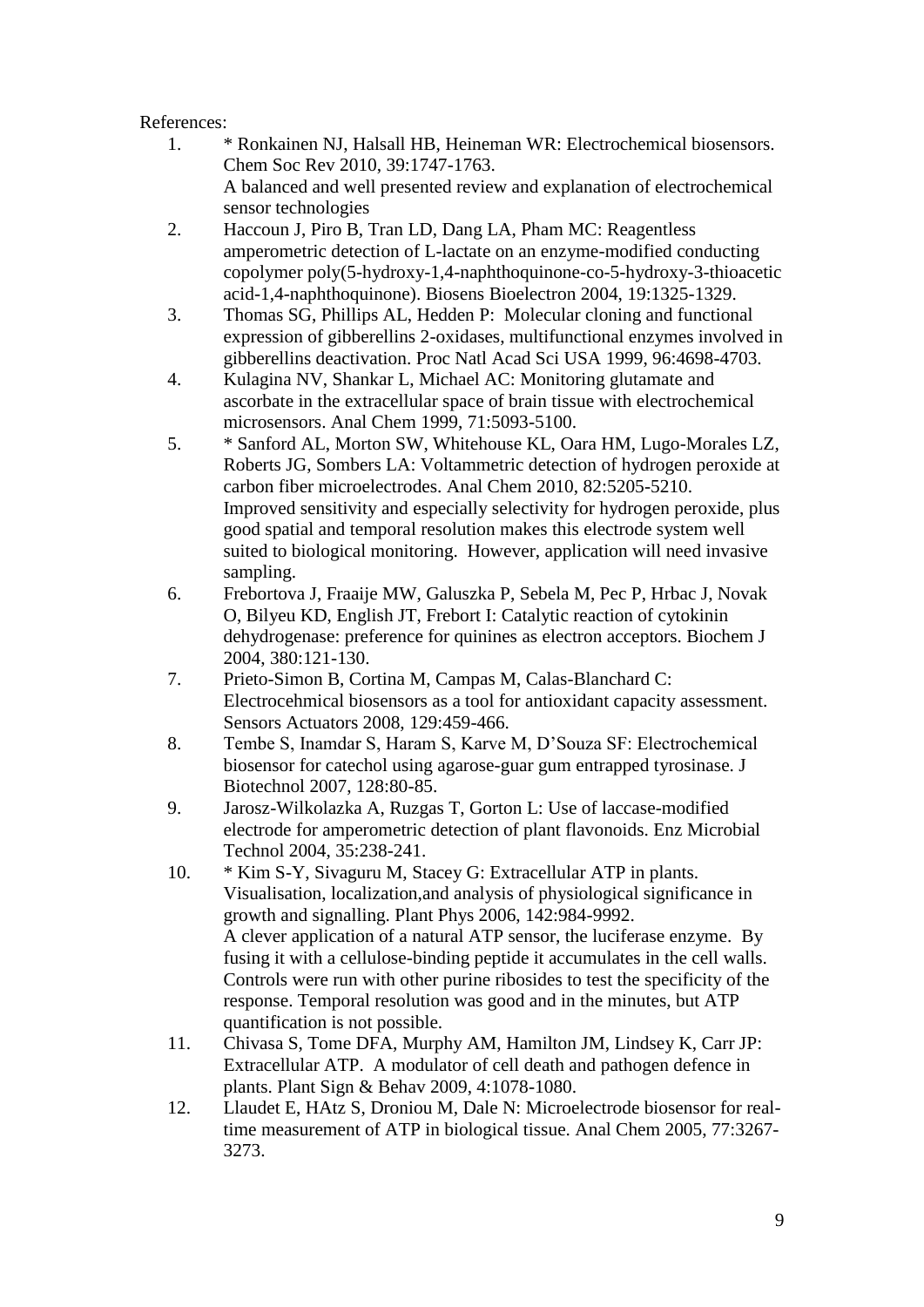- 13. Hernandez P, Galan F, Hernandez NL: Direct determination of indole-3 acetic acid in plant tissues by electrochemical techniques using a carbon paste modified with OV-17 electrode. Electroanal 1994, 6:577-583.
- 14. Wu K, Sun Y Hu S: Development of an amperometric indole-3-acetic acid sensor based on carbon nanotubes film coated glassy carbon electrode. Sensors Actuators 2004, 96:658-662.
- 15. \*\* Mancuso S, Marras AM, Magnus V, Baluska F: Noninvasive and continuous recordings of auxin fluxes in intact root apex with a carbon nanotube-modified and self referencing electrode. Anal Biochem 2005, 341:344-351.

Many of the problems associated with electrode-based systems are overcome by increasing sensitivity with nanotubes and by using selfreferencing to improve specificity. Applied in the tractable system of the root apex where electrode access was non-invasive and the apoplast is amenable to the boundary layer, the data give the first dynamic record of auxin concentrations and flux in living tissue.

- 16. Kabilan S, Marshall AJ, Sartain FK, Lee M-C, Hussain A, Yang X, Blyth J, Karangu N, James K, Zeng J, Smith D, Domschke A, Lowe CR: Holographic glucose sensors. Biosens Bioelectron 2005, 20:1602-1610.
- 17. \* Li D, Shlyahovsky B, Elbaz J, Willmer I: Amplified analysis of lowmolecular-weight substances or proteins by the self-assembly of DNAzyme-aptamer conjugates. J Am Chem Soc 2007, 129:5804-5805. Early days for a technology that may come to dominate high-throughput biosensor applications for small molecules.
- 18. \* Barton AC, Collyer SD, Davis F, Garifallou G-Z, Tsekenis G, Tully E, O'Kennedy R, Gibson T, Millner PA, Higson SPJ: Labeless AC impedimetric antibody-based sensors with pg ml-1 sensitivities for point of care biomedical applications. Biosensors Bioelectron 2009, 24: 1090-1095. Advances in immunosensors will open up the biosensor world to all those who do not have selective enzymes or conformationally active receptors. This work shows that test and reference electrodes can be interrogated to give sensitive and specific signals for a series of antibodies to monitor both small and large analytes. Fabrication is a specialised job, but reproducible biosensors for most antigens is now possible. However, sampling protocols for living tissue still need developing.
- 19. \*\* Muller DJ, Helenius J, Alsteens D, Dufrene YF: Force probing surfaces of living cells to molecular resolution. Nature Chem Biol 2009, 5:383-390. Recent developments in atomic force microscopy allow not just surface topology to be recorded at high spatial resolution, but for activities and fluxes of specific analytes to be mapped onto the same surfaces. This review gives a fine overview. Although this can be done on living tissue, the problems of depth and access will mean that its application to plant cells will be challenging, but root hairs and other surface features, or isolated organelles, might be amenable.
- 20. Marshall AJ, Kabilan S, Blyth J, Lowe CR: Analyte-sensitive holograms for (bio)chemical analysis. J Phys Condens Matter 2006, 18:S619-S626.
- 21. \* Skottrup PD, Nicolaisen M, Justesen AF: Towards on-site pathogen detection using antibody-based sensors. Biosens Bioelectronics 2008, 24:339-348.

A useful review on the state of the art for diagnostic biosensors.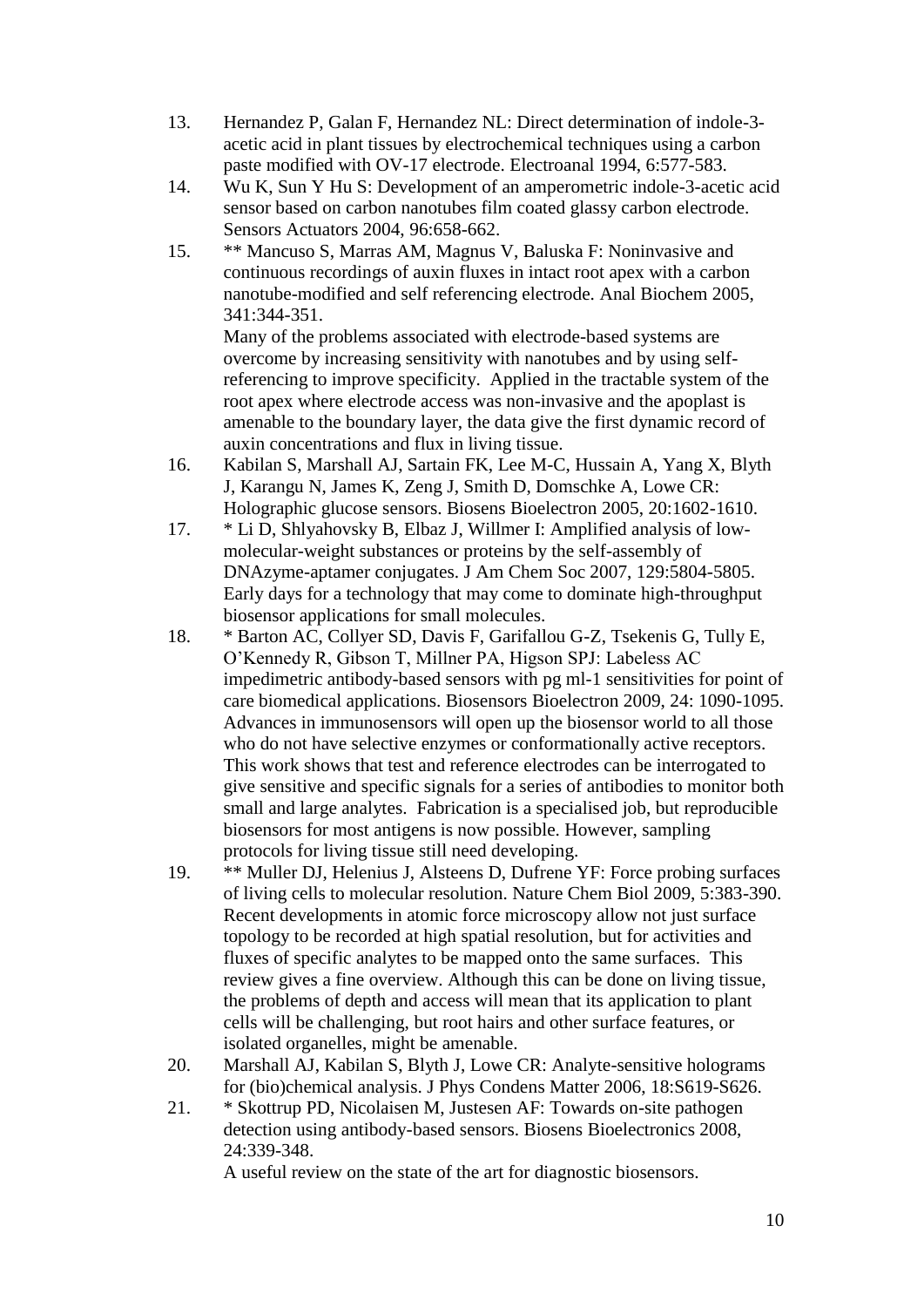- 22. Leonard P, Safsten P, Hearty S, McDonnell B, Finlay W, O'Kennedy R: High throughput ranking of recombinant avian scFv antibody fragments from crude lysates using the Biacore A100. J Imm Method 2007, 323:172- 179.
- 23. Li Y-W, Xia K, Wang R-Z, Jiang J-H, Xiao L-T: An impedence immunosensor for the detection of the phytohormone abscisic acid. Anal Bioanal Chem 2008, 391:2869-2874.
- 24. Li J, Wu Z-W, Xiao L-T, Zeng G-M, Huang G-H, Shen G-L, Yu R-Q: A novel pietzoelectric biosensor for the detection of phytohormone β–indole acetic acid. Anal Sci 2002, 18:403-407.
- 25. Li J, Xiao L-T, Zeng G-M, Huang G-H, Shen G-L, Yu R-Q: Immunosensor for rapid detection of gibberellic acid in the rice grain. J Agric Food Chem 2005, 53:1348-1353.
- 26. Ulmasov T, Murfett J, Hagen G, Guilfoyle TJ: Aux/IAA proteins repress expression of reporter genes containing natural and highly active synthetic auxin response elements. Plant Cell 1997, 9:1963-1971.
- 27. Ottenschlager I, Wolff P, Wolverton C, Bhalerao RP, Sandberg G, Ishikawa H, Evans M, Palme K: Gravity-regulated differential auxin transport from columella to lateral root cap cells. Proc Natl Acad Sci USA 2003, 100:2987-2991.
- 28. \*\* Pagnusset GC, Alandete-Saez M, Bowman JL, Sundaresan V: Auxindependent patterning and gamete specification in the Arabidopsis gametophyte. Science 2009, 324:1684-1689. The definition of auxin activity maxima in just a few cells of the nucellus, and hence local auxin gradients, during early female gametophyte gives exquisite detail to developmental biology and the power of DR5 as an auxin biosensor. This is the latest of papers from many groups which have given similar insights at the shoot apical meristem and during lateral root emergence. However detailed the spatial resolution gets, these remain qualitative sensors.
- 29. Nakamura A, Higuchi K, Goda H, Fujiwara MT, Sawa S, Koshiba T, Shimada Y, Yoshida S: Brassinolide induces IAA5,IAA9, and DR5, a synthetic auxin response element in Arabiddopsis, implying a cross talk point of brassinosteroid and auxin signalling. Plant Physiol 2003, 133:1843-1853.
- 30. Chandler J: Local auxin production: a small contribution to a big field. BioEssays 2009, 31:60-70.
- 31. Hagenbeek D, Quatrano RS, Rock CD: Trivalent ions activate abscisic acid-inducible promoters through an *ABI1*-dependent pathway in rice protoplasts. Plant Physiol 2000, 123:1553-1560.
- 32. McAinsh MR, Pitman JK: Shaping the calcium signature. New Phytol 2008, 181:275-294.
- 33. Nagai T, Ibata K, Park ES, Kubota M, Mikoshiba K, Miyawaki A: A variant of yellow fluorescent protein with fast and efficient maturation for cell biological applications. Nature Biotech 2002, 20:87-90.
- 34. \* Heisler MG, Ohno C, Das P, Sieber P, Reddy GV, Long JA, Meyerowitz EM: Patterns of auxin transport and gene expression during primordium development revealed by live imaging of the *Arabidopsis* inflorescence meristem. Current Biol 2005, 15:1899-1911. Describes the evolution of one of the most selective and sensitive of the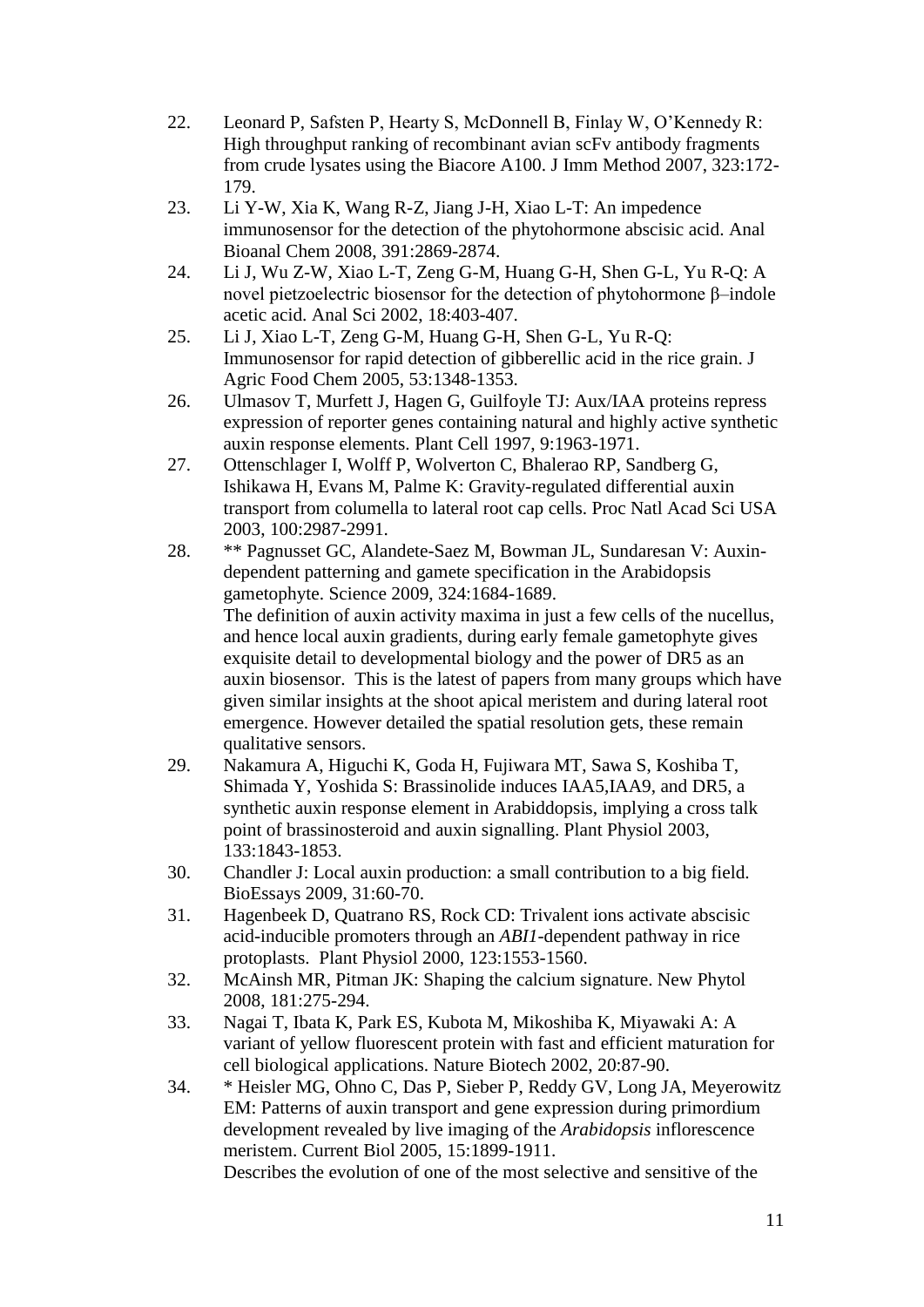DR5-based auxin sensors. Repeated FPs, use of  $DR5<sub>rev</sub>$ , and a nuclear localisation motif all help create a controlled and sensitive qualitative biosensor. In concert with other auxin-relevant reporters, a picture of dynamic control of development by auxin is shown.

- 35. Palmer AE, Jin C, Reed JC, Tsein RY: Bcl-2-mediated alterations in endoplasmic reticulum  $Ca^{2+}$  analysed with an improved genetically encoded fluorescent sensor. Proc Natl Acad Sci USA 2004, 101:17404- 17409.
- 36. \*\* Okumoto S: Imaging approach for monitoring cellular metabolites and ions using genetically-encoded biosensors. Curr Opin Biotech 2010, 21:45-54.

A well worked review of the technology of genetically-encoded fluorescence-based metabolite biosensors and the methodology behind their use for fluxomics.

- 37. Miwa H, Sun J, Oldroyd GED, Downie JA: Analysis of calcium spiking using a cameleon calcium sensor reveals that nodulation gene expression is regulated by the calcium spike number and the developmental status of the cell. Plant J 2006, 48:883-894.
- 38. \*\* Sieberer BJ, Chabaud M, Timmers AC, Monin A, Fournier J, Barker DG: A nuclear-targeted cameleon demonstrates intranuclear  $Ca^{2+}$  spiking in *Medicago trunculata* root hairs in response to Rhizobial nodulation factors. Plant Physiol 2009, 151:1197-1206. One big advantage of genetically-encoded biosensors is the capacity to direct them into specific compartments. The cameleons are archetypal calcium sensors, but this work shows how much information can be derived from biosensors when they are fully evolved. Not only are subcellular flows of analyte measured, but they are calibrated and analysed at high temporal resolution. The cells were analysed every 5 s to give a record of calcium spiking over tens of minutes.
- 39. Capoen W, Herder JD, Sun J, Verplancke C, De Keyser A, De Rycke R, Goormachtig S, Oldroyd G, Holsters M: Calcium spiking patterns and the role of the calcium/calmodulin-dependent kinase CCaMK in lateral root base nodulation of *Sesbania rostrata*. Plant Cell 2009, 21:1526-1540.
- 40. \*\* Saito K, Hatsuai N, Horikawa K, Kobayashi K, Matsu-ura T, Mikoshiba K, Nagai T: Auto-luminescent genetically-encoded ratiometric indicator for real-time  $Ca^{2+}$  imaging at the single cell level. PLoS ONE 2010, 5:e9935.

One step on from FRET is BRET, bioluminesce resonance energy transfer. With no need for an external laser light source it is free from phototoxicity and (importantly for plants) autofluorescence. This permits high signalnoise ratios and possibly analysis deeper inside intact tissues.

Bioluminescence alone gives a weak signal, but linking it to the enhanced FPs and the well known cameleon calcium-sensing framework has yielded a sensitive, bright, ratiometric quantitative biosensor with broad dynamic range named BRAC.

41. \* Dittmer PJ, Miranda JG, Gorski JA, Palmer AE: Genetically-encoded sensors to elucidate spatial distribution of cellular zinc. J Biol Chem 2009, 284:16289-16297.

There have been many zinc sensors based on zinc-binding proteins, but this makes use of a short zinc-finger motif between the familiar CFP and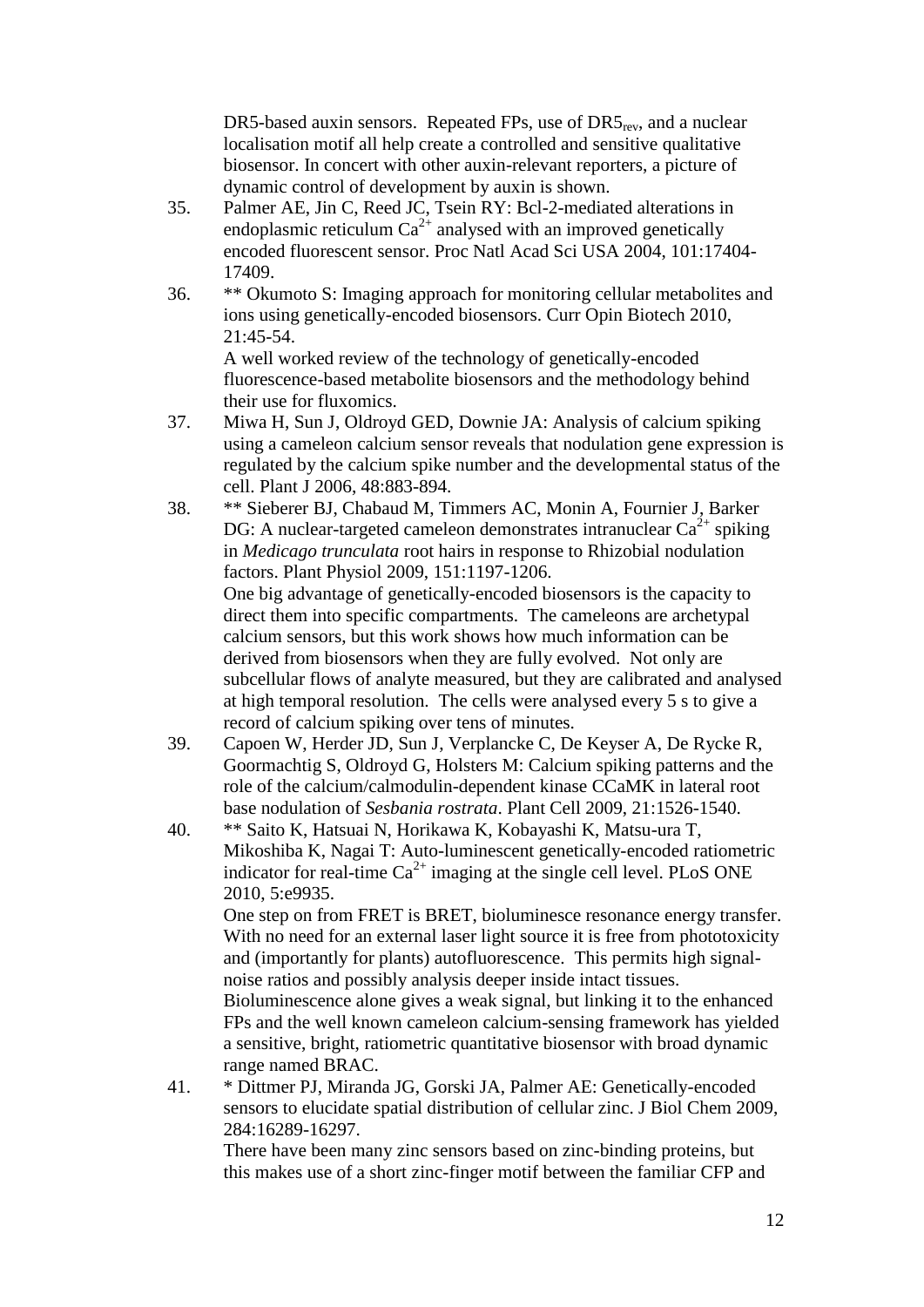YFP FRET pair. Mutagenesis of the zinc-finger improve properties and the cassette is provided with targeting signals for a number of subcellular compartments, cytoplasm, plasma membrane and mitochondia. A dynamic picture of zinc homeostasis and stimulus-induced fluxes is generated for brain cells.

- 42. \* Maret W: Fluorescent probes for the structure and function of metallothionein. J Chromatog B 2009, 877:3378-3383. Plants have a bunch of metallothioneins. This paper examines how fluorescent probes are used to describe metal binding, in particular zinc binding over four orders of magnitude of concentration. The same reporters could be harnessed to report on plant zinc signals.
- 43. Davis JP, Rall JA, Reiser PJ, Smillie LB, Tikunova SB: Engineering competitive magnesium binding into the first EF-hand of skeletal Troponin C. J Biol Chem 2002, 277:49716-49726.
- 44. Helmersson A, von Arnold S, Bozhkov PV: The level of free intracellular zinc mediates programmed cell death/cell survival decisions in plant embryos. Plant Physiol 2008, 147:1158-1167.
- 45. Lalonde S, Ehrhardt DW, Frommer WB: Shining light on signalling and metabolic networks by genetically encoded biosensors. Curr Opin Plant Biol 2005, 8:574-581.
- 46. \*\* Okumoto S, Takanaga H, Frommer WB: Quantitative imaging for discovery and assembly of the metabolo-regulome. New Phytol 2008, 180:271-295.

Everything you need to know about quantitative imaging of FRET biosensors for metabolites and metabolic regulation. Well written and accessible.

47. \* Meyer AJ, Brach T, Marty L, Kreye S, Rouhier N, Jacquot J-P, Hell R: Redox-sensitive GFP in *Arabidopsis thaliana* is a quantitative biosensor for the redox potential of the cellular glutathione redox buffer. Plant J 2007, 52:973-986.

Redox control and the role of the glutathione pools in plants are reported using cytosol- and endoplasmic reticulum-targeted roGFP.

48. \* Schwarzlander M, Fricker MD, Sweetlove LJ: Monitoring the *in vivo* state of plant mitochondria: effect of respiratory inhibitors, abiotic stress and assessment of recovery from oxidative challenge. Biochim Biophys Acta 2009, 1787:468-475.

Reactive oxygen species are linked to almost all environmental and biotic stress responses in plants. This paper shows that the redox-sensitive biosensor can help understand the cross-talk and the role of both redox status and mitochondria in signalling. Responses to a range of challenges are recorded. Without targeted biosensors this level of detail about mitochondrial function would remain hidden.

- 49. Adams SR, Campbell RE, Gross LA, Martin BR, Walkup GK, Yao Y, Llopis J, Tsein RY: New biarsenical ligands and tetracysteine motifs for protein labelling in vitro and in vivo: synthesis and biological applications. J Am Chem Soc 2002, 124:6063-6076.
- 50. \*\* Petersson SV, Johansson AI, Kowalczyk M, Makoveychuk A, Wang JW, Moritz T, Grebe M, Benfey PN, Sandberg G, Ljung K: An auxin gradient and maximum in the Arabidopsis root apex shown by highresolution cell-specific analysis of IAA distribution and synthesis. Plant